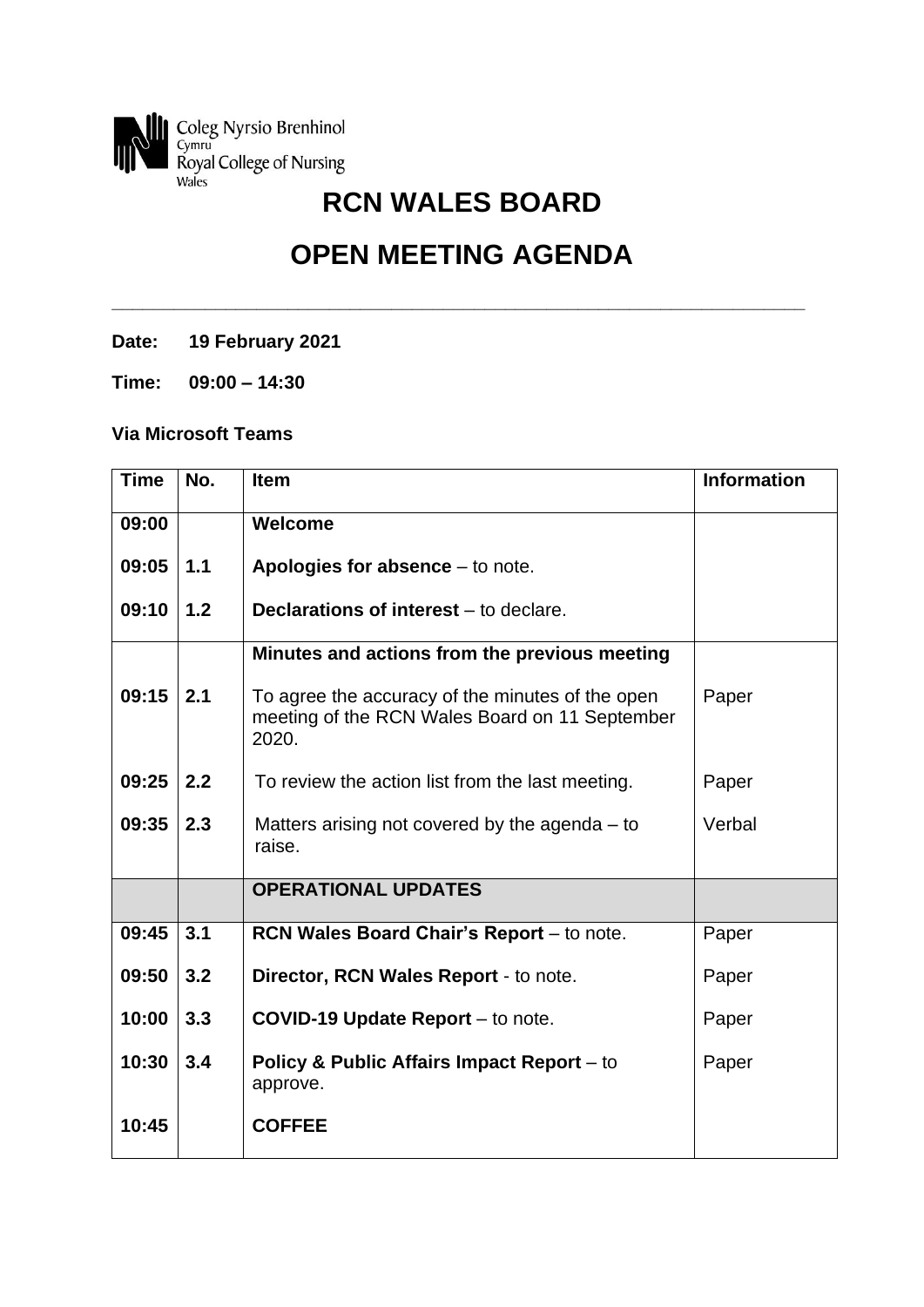| <b>Time</b> | No. | <b>Item</b>                                                                                          | <b>Information</b> |
|-------------|-----|------------------------------------------------------------------------------------------------------|--------------------|
|             |     |                                                                                                      |                    |
| 11:00       | 3.5 | <b>RCN Wales Board Elections Update - to note.</b>                                                   | Paper              |
| 11:05       | 3.6 | Update report on the RCN Representative<br>Pathway Project - to note.                                | Paper              |
| 11:15       | 3.7 | 2020 International Year of the Nurse and Midwife<br>- to discuss.                                    | Paper              |
| 11:25       | 3.8 | 2021 RCN Wales Nurse of the Year and Alumni<br><b>Network Update</b> – to discuss.                   | Paper              |
|             |     | <b>STRATEGIC UPDATES</b>                                                                             |                    |
| 11:35       | 4.1 | <b>RCN Wales Campaign for 2021 Welsh Parliament</b><br><b>Elections</b> $-$ to comment and approve.  | Paper              |
| 11:50       | 4.2 | <b>RCN Wales Pay Campaign - to note.</b>                                                             | Paper              |
| 12:00       | 4.3 | NHS Wales Partnership Forum Update - to note.                                                        | Paper              |
| 12:10       | 4.4 | <b>RCN Wales Engagement with the Independent</b><br>and Social Care Sector Steering Group - to note. | Paper              |
| 12:20       | 4.5 | <b>RCN Wales Succession Planning Committee</b><br><b>Update</b>                                      | Verbal             |
| 12:30       |     | <b>LUNCH</b>                                                                                         |                    |
|             |     | <b>RCN Wales Branch Plans Update</b>                                                                 |                    |
| 13:15       | 4.6 | 4.6.1 Update on Cangen Gogledd Cymru Branch<br><b>Plan</b>                                           | Presentation       |
|             |     | Presentation by Sandra Robinson-Clark, Chair,<br>Cangen Gogledd Cymru Branch                         |                    |
| 13:30       | 4.7 | 4.6.2 Update on Cwm Taf Morganwwg Branch<br><b>Plan</b>                                              | Presentation       |
|             |     | Presentation by Richard Jones, Chair, RCN Wales<br>Board and Chair, Cwm Taf Morgannwg Branch         |                    |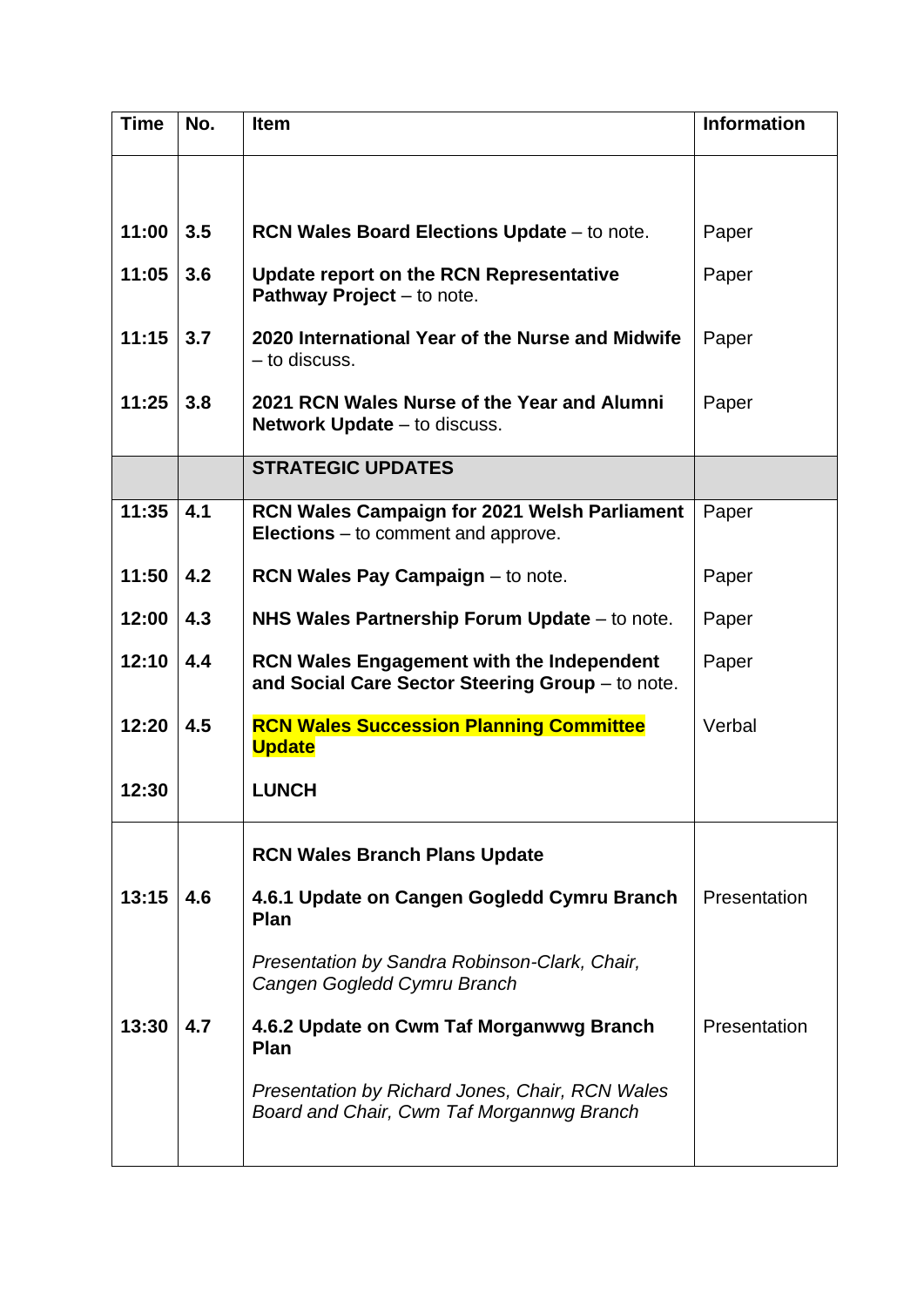| <b>Time</b> | No. | <b>Item</b>                                                                                                                | <b>Information</b> |
|-------------|-----|----------------------------------------------------------------------------------------------------------------------------|--------------------|
|             |     |                                                                                                                            |                    |
|             |     | <b>ITEMS TO NOTE</b>                                                                                                       |                    |
| 13:40       | 5.1 | <b>RCN Foundation Wales Committee Update</b>                                                                               | Verbal             |
| 13:45       | 5.2 | <b>Report from RCN Council meetings April to July</b><br>2020 and 25 and 26 November 2020 - to note.                       | Paper              |
| 13:50       | 5.3 | <b>Report from Trade Union Committee meetings -</b><br>to note.                                                            | Paper              |
| 13:55       | 5.4 | <b>Report from the Professional Nursing Committee</b><br>held on 3 September and 9 November 2020 - to<br>note.             | Paper              |
| 14:00       | 5.5 | <b>Report from the Students Committee held on 3</b><br>November 2020 - to note.                                            | Paper              |
| 14:05       | 5.6 | <b>Report from the Nursing Support Workers</b><br><b>Committee held on 13 October and 14 November</b><br>$2020 -$ to note. | Paper              |
| 14:10       | 5.7 | <b>Report from RCN UK Reps Committees – to note.</b>                                                                       | Paper              |
| 14:15       | 5.8 | Correspondence - to note.                                                                                                  | Paper              |
| 14:20       | 5.9 | <b>Property Strategy Task and Finish Group held</b><br>on 13 November 2020 - to note.                                      | Paper              |
| 14:25       | 6   | <b>Any Other Business</b>                                                                                                  | To raise           |
| 14:30       |     | <b>Close of meeting</b>                                                                                                    |                    |

## **Date of next meeting:**

**Board Open Session:** 4 June 2021 09:00 – 12:30

**RCN Wales Board members:** Richard Jones, RCN Wales Board Chair/Council member for Wales, Nicola Milligan, RCN Wales Vice Chair, Ann Griffiths, Dr Carolyn Middleton, Catherine Jones, Ceri Dolan, Jackie Davies, Welsh member, Trade Union Committee, Denise Llewellyn, Welsh Member, Professional Nursing Committee, Prof Donna Mead, Alison Magor, Prof Dame June Clark, Rhys Vanstone, Steve Watson, Susan Williams and Tristan Griffin.